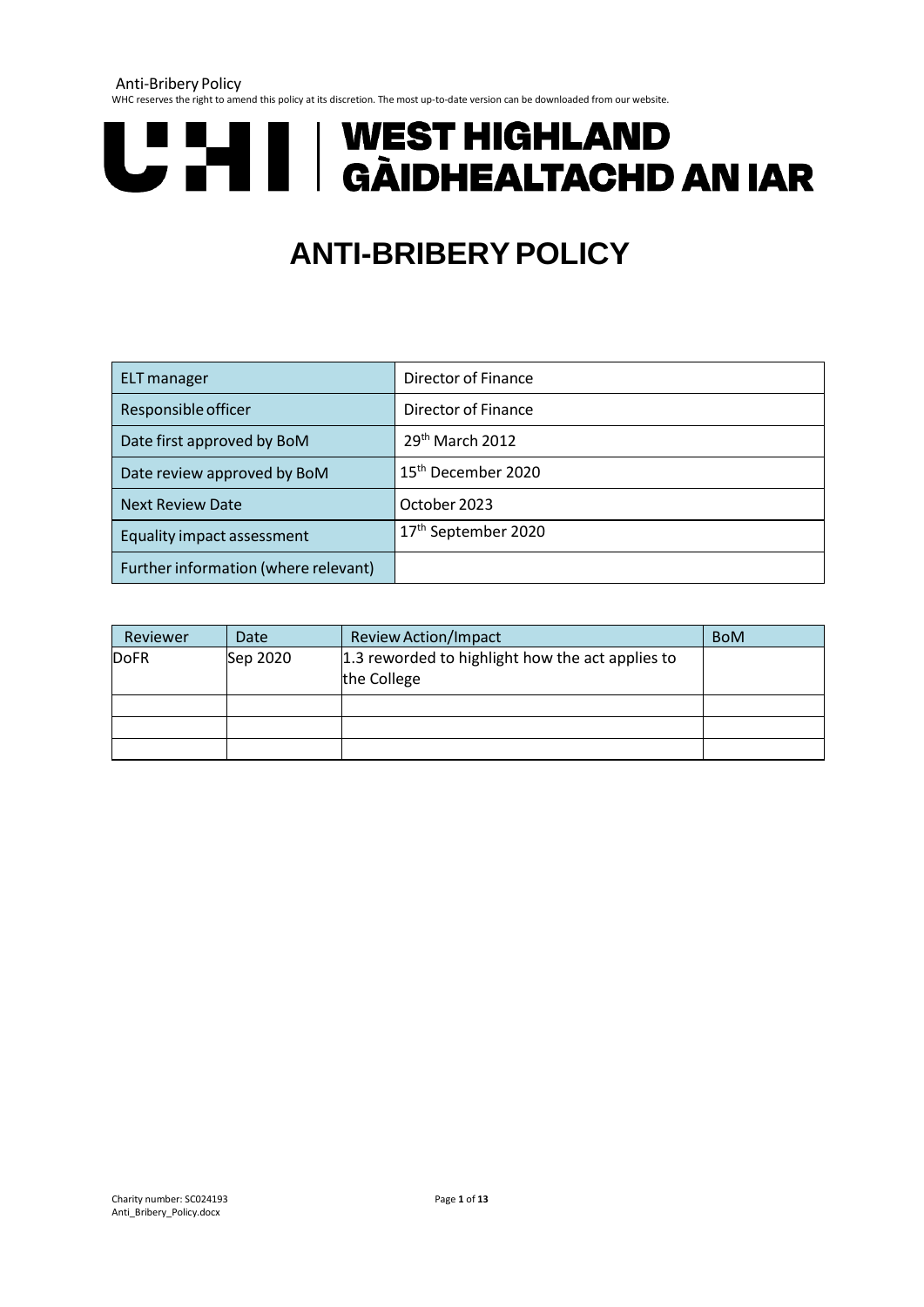Anti-Bribery Policy<br>WHC reserves the right to amend this policy at its discretion. The most up-to-date version can be downloaded from our website.

# **Contents**

| 1.0  |  |
|------|--|
| 2.0  |  |
| 3.0  |  |
| 4.0  |  |
| 5.0  |  |
| 6.0  |  |
| 7.0  |  |
| 8.0  |  |
| 9.0  |  |
| 10.0 |  |
| 11.0 |  |
| 12.0 |  |
| 13.0 |  |
| 14.0 |  |
| 15.0 |  |
|      |  |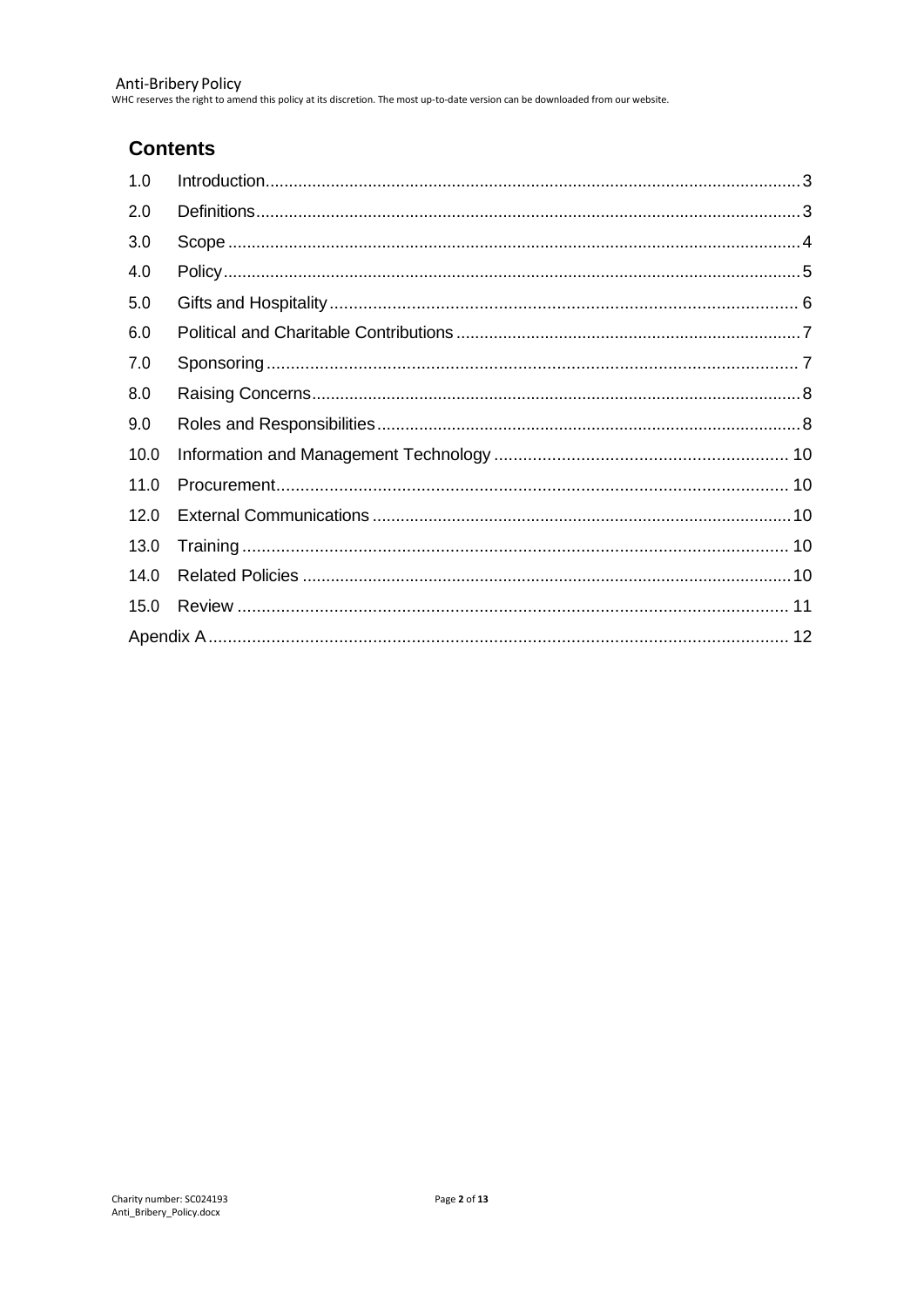# <span id="page-2-0"></span>**1.0 Introduction**

- 1.1 This document sets out the College's policy and advice to employees in dealing with bribery or suspected bribery.
- 1.2 The Bribery Act 2010, which came into force on 1 July 2011, introduced a new, clearer regime for tackling bribery that will apply to all businesses based or operating in the UK. It covers all sorts of bribery, the offering and receiving of a bribe, directly or indirectly, whether or not it involves a public official, in the UK or abroad. There are offences by individuals, and a corporate offence for corporate and partnerships, and penalties for non-compliance are serious.
- 1.3 Bribery is a criminal offence for both individuals and commercial organisations and can be punished with imprisonment of up to 10 years or unlimited fines. The act is applicable to the College, as the Ministry of Justice guidance on Adequate Procedures (S7 Paragraph 35) states that "So long as the organisation in question is incorporated (by whatever means), or a partnership, it does not matter if it pursues primarily charitable or educational aims or purely public functions. It will be caught if it engages in commercial activities, irrespective of the purpose for which profits are made.'' If any employee were to be accused of bribery, the College's reputation might be damaged considerably, and subsequent enforcement action would be time- consuming and hinder the College from focusing on its core business and service delivery.
- 1.4 It is therefore the policy of the college to prohibit any form of bribery or corrupt practices, whether covered directly by The Bribery Act 2010 or not. The policy applies to the College, all of its employees and anyone acting for, or on behalf of, the College ("associated persons"), including governors, other volunteers, temporary workers, consultants and contractors, independent of their grade and position, and shall be respected at all times.

## <span id="page-2-1"></span>**2.0 Definitions**

2.1 Definitions for bribery and corruption vary, but both are covered within The Bribery Act 2010. Some common definitions are:

**Bribery** – "Inducement for an action which is illegal, unethical or a breach of trust. Inducements can take the form of gifts, loans, fees, rewards or other advantages". Appendix A is a summary of The Bribery Act 2010.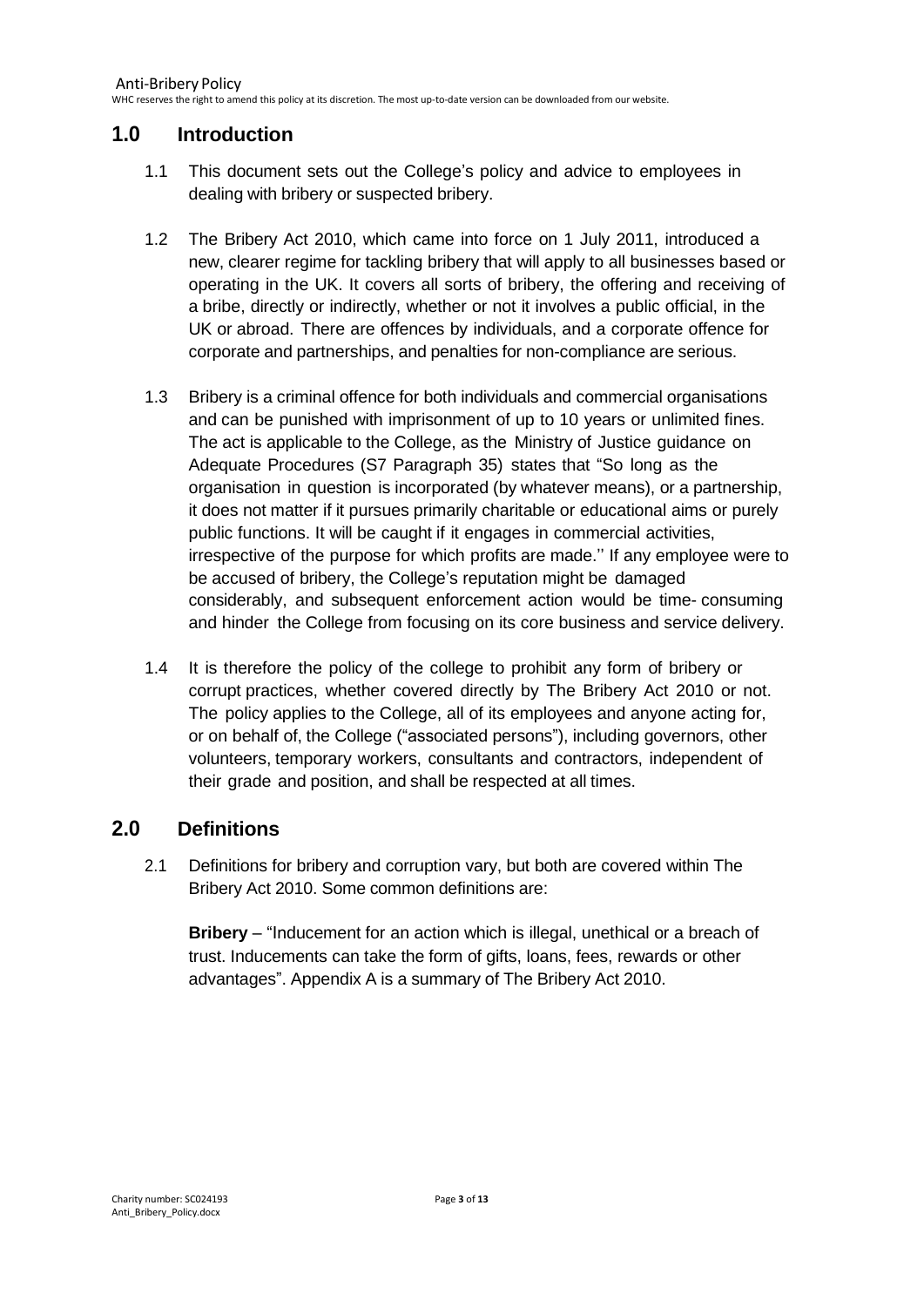**Corruption** – This can be broadly defined as the offering or acceptance of inducements, gifts, favours, payment or benefit-in-kind which may influence the action of any person. Corruption does not always result in a loss. The corrupt person may not benefit directly from their deeds; however, they may be unreasonably using their position to give some advantage to another.

It is a common law offence of corruption to bribe the holder of a public offence and it is similarly an offence for the office holder to accept a bribe.

# <span id="page-3-0"></span>**3.0 Scope**

- 3.1 This policy relates to all forms of bribery and is intended to provide direction and help to employees who may identify, or suspect bribery. The overall aims of the policy are to:
	- improve the knowledge and understanding of everyone in the College, irrespective of their position, and the risk of bribery within the organisation and its unacceptability
	- assist in promoting a climate of openness and a culture and environment where staff feel able to raise concerns sensibly and responsibly
	- set out the College's responsibilities in terms of the deterrence, prevention, detection and investigation of bribery and corruption
	- ensure the appropriate sanctions are considered following an investigation, which may include any of the following:
		- criminal prosecution
		- civil prosecution
		- internal/external disciplinary action (including professional/regulatory bodies)
- 3.2 This policy applies to all employees of the College regardless of position held, as well as those acting on behalf of the College, including governors, other volunteers, temporary workers, consultants, contractors, and/or any other parties who have a business relationship with the College. It will be brought to the attention of all employees and Board members and will form part of the induction process for new staff and Governors. It is incumbent on all of the above to report any concerns they may have concerning bribery.
- 3.3 In implementing this policy, managers must ensure that all staff are treated fairly and within the provision and spirit of the College's Equal Opportunities Policy. The College has procedures in place that reduce the likelihood of bribery occurring. These include Standing Orders, Financial Regulations, documented policies and procedures, including on public interest disclosure, a system of internal control (including Internal and External Audit) and a system of risk assessment.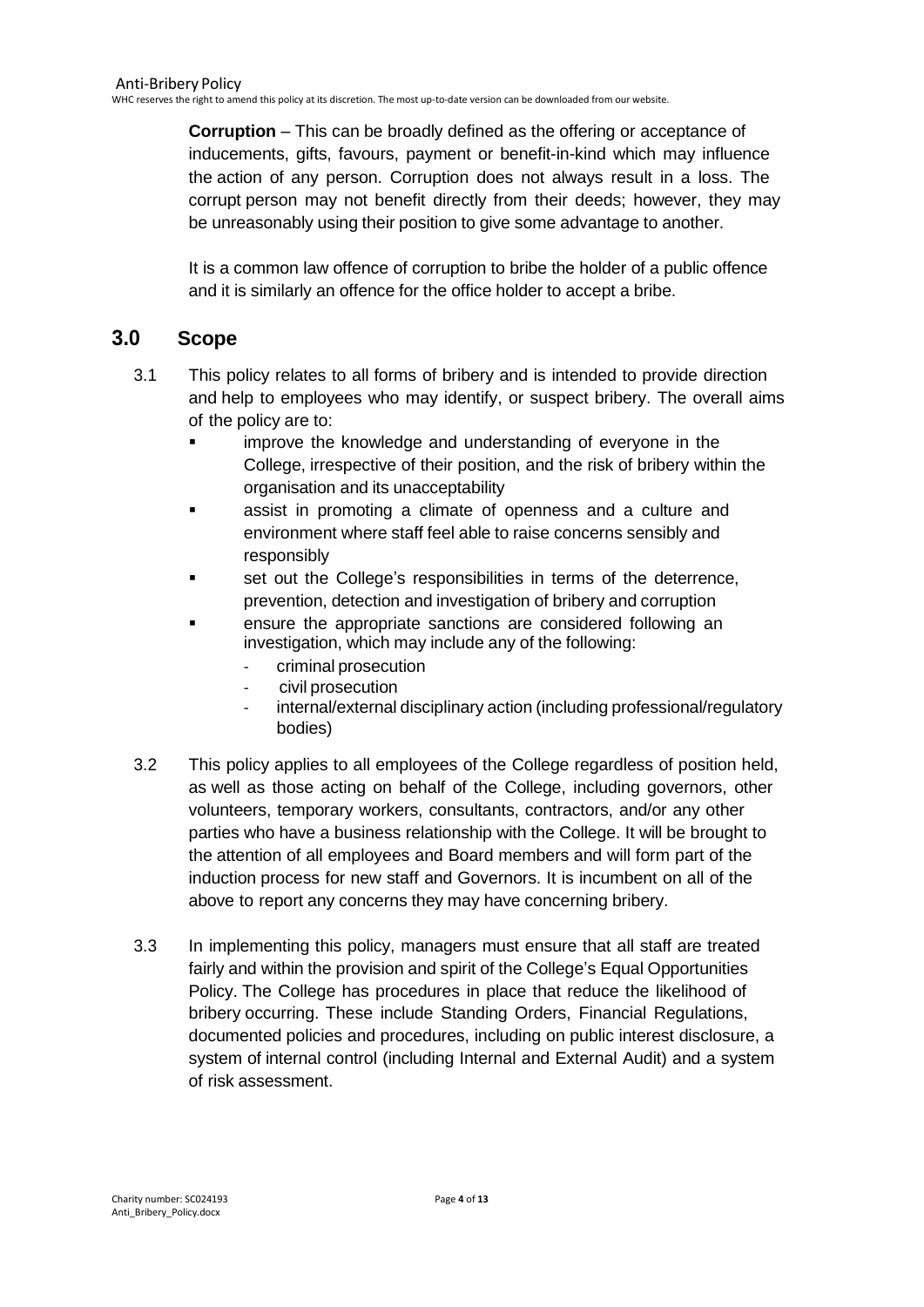# <span id="page-4-0"></span>**4.0 Policy**

- 4.1.1 All employees have a personal responsibility to protect the College from bribery or corruption, are responsible for maintaining the highest standards of business conduct and are expected to behave honestly and with integrity.
- 4.1.2 The College is absolutely committed to maintaining an honest, open and constructive culture so as best to fulfil its' objective. It is, therefore, also committed to the elimination of bribery, to the rigorous investigation of any such allegations and to taking appropriate action against wrong doers, including possible criminal prosecution.
- 4.1.3 All gifts, payments or any other contribution whether in cash or in kind, shall be documented, regularly reviewed, and properly accounted.
- 4.1.4 The College procures goods and services ethically and transparently with the quality, price and value for money determining the successful supplier/contractor, not by receiving (or offering) improper inducements. The College will not engage in any form of bribery, either in the UK or abroad.
- 4.1.5 The College prohibits employees and associated persons from offering, giving, soliciting or accepting any bribe in any way, or to give, or be perceived to have given, a financial or other advantage to any person (whether a UK or foreign public official, political candidate, party official, private individual, private or public sector employee or any other person) in order to induce that person to perform his/her functions or activities improperly. The bribe might include cash, a gift or other inducement, to or from any person or organisation, wherever they are situated, and irrespective of whether or not they are a public official/body or private person or company, by an individual governor, employee, agent or other person or body acting on the College's behalf. The bribe might be in order to:
	- Gain any commercial, contractual or regulatory advantage for the College in a way which is unethical;
	- Gain any personal advantage, pecuniary, or otherwise, for the individual or anyone connected with the individual.
- 4.1.6 The College may, in certain circumstances, be held responsible for acts of bribery committed by intermediaries acting on its behalf such as subsidiaries, clients, business partners, contractors, suppliers, agents, advisors, consultants or other third parties. The use of intermediaries for the purpose of committing acts of bribery is prohibited.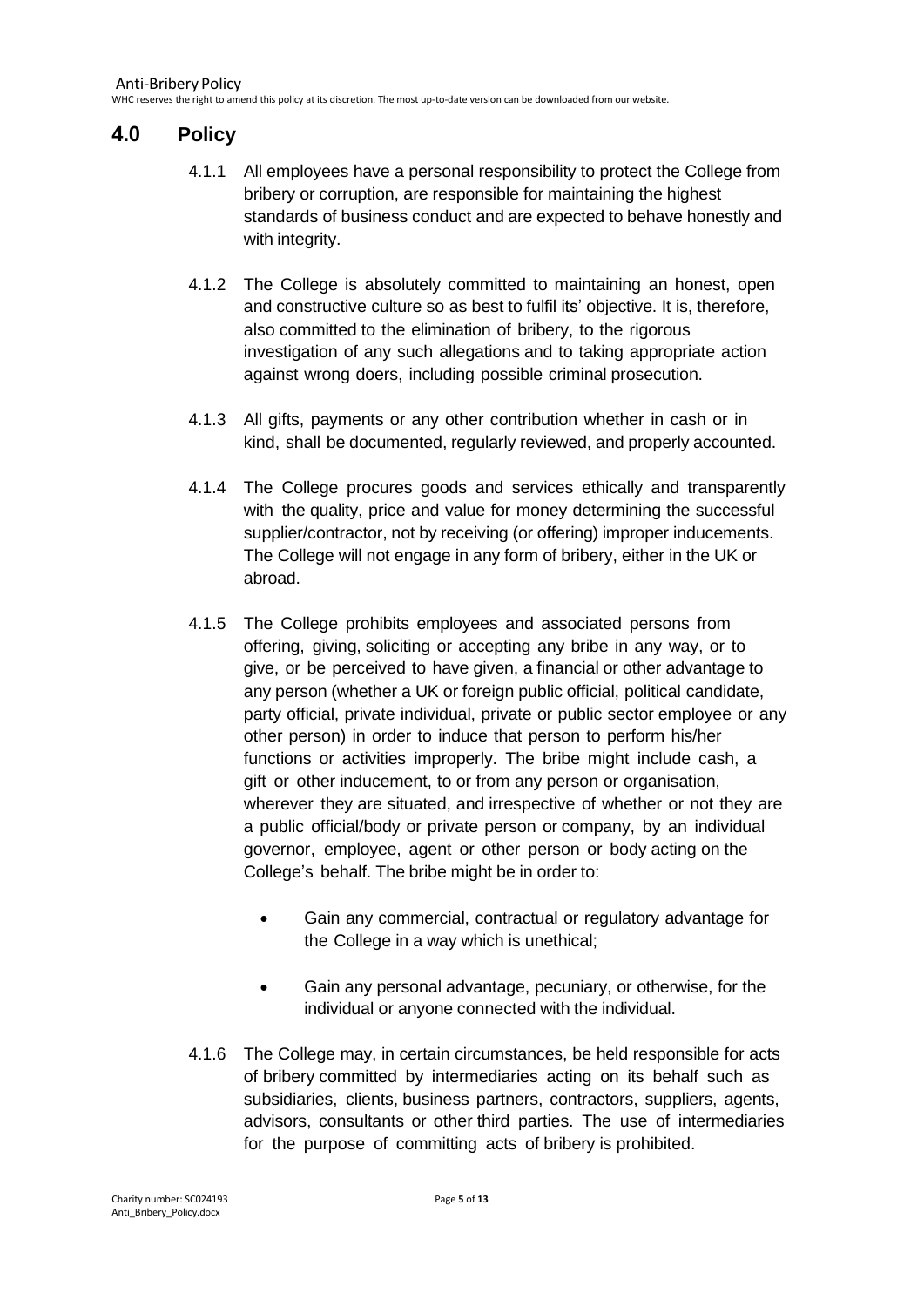WHC reserves the right to amend this policy at its discretion. The most up-to-date version can be downloaded from our website.

- 4.1.7 All intermediaries shall be selected with care, and all agreements with intermediaries shall be concluded under terms that are in line with this policy. The College will contractually require its agent and other intermediaries to comply with the Anti Bribery Policy and to keep proper books and record available for inspection by the College, auditors or investigating authorities. Agreements with agents and other intermediaries shall at all times provide for the necessary contractual mechanisms to enforce compliance with the anti-bribery regime. The College will monitor performance and, in case of non- compliance, require the correction of deficiencies, apply sanctions, or eventually terminate the agreement even if this may result in a loss of business.
- 4.1.8 All employees should be aware that bribery will normally be regarded as a serious disciplinary offence which will be addressed in accordance with the College's existing disciplinary policy and associated procedures.

#### **4.2 FACILITATIONPAYMENTS**

- 4.2.1 "Facilitation payments" are payments made to secure or expedite the performance of a routine action by a government official or agency to which the payer (or the company) has legal or other entitlement.
- 4.2.2 Facilitation payments are prohibited under The Bribery Act like any other form of Bribe. They shall not be given by the College or the College's employees in the UK or any other country.

# <span id="page-5-0"></span>**5.0 Gifts and Hospitality**

- 5.1 This policy is not intended to prohibit appropriate corporate entertainment and/or hospitality undertaken in connection with the College's business activities, provided the activity is customary under the circumstances, is proportionate, and is properly recorded/disclosed to the College in accordance with its procedures.
- 5.2 Courtesy gifts and hospitality must not be given or received in return for services provided or to obtain or retain business but shall be handled openly and unconditionally as a gesture of esteem and goodwill only. Gifts and h o spitality shall always be of symbolic value, appropriate and proportionate in the circumstances, and consistent with local customs and practices. They shall not be made in cash. Please refer to the College's Financial Regulations section 9. Gifts and Hospitality guidance for more guidance.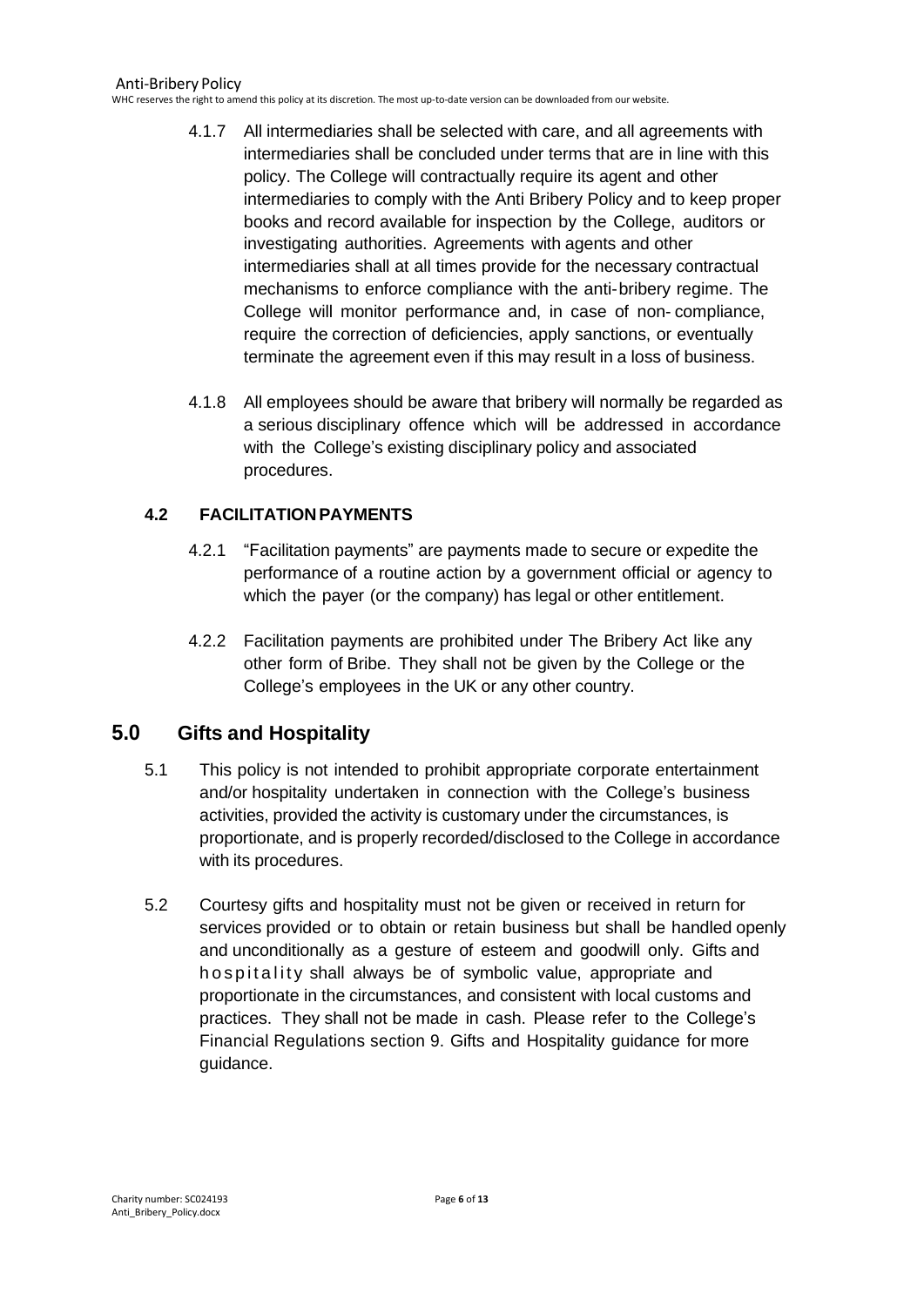# <span id="page-6-0"></span>**6.0 Political and Charitable Contributions**

- 6.1 The College does not make any contributions to politicians, political parties or election campaigns.
- 6.2 As a responsible member of society, the College may take charitable donations. However, these payments shall not be provided to any organisation upon suggestion of any person of the public or private sector in order to induce that person to perform improperly the function or activities which he or she is expected to perform in good faith, impartially or in a position of trust or to reward that person for the improper performance of such function or activities.
- 6.3 Any donations and contributions must be ethical and transparent. The recipient's identity and planned use of the donation must be clear, and the reason and purpose for the donation must be justifiable and documented. All charitable donations will be publicly disclosed.
- 6.4 Donations to individuals and for-profit organisations and donations paid to private accounts are incompatible with the College's ethical standards and are prohibited.

## <span id="page-6-1"></span>**7.0 Sponsoring**

- 7.1 Sponsoring means any contribution in money or in kind by the College towards an event organised by a third party in return for the opportunity raise the College's profile. All sponsoring contributions must be transparent, pursuant to a written agreement, for legitimate business purposes, and proportionate to the consideration offered by the event host. They may not be made towards events organised by individuals or organisations that have goals incompatible with the College's ethical standards or that would damage the College's reputation. All sponsorships will be publicly disclosed.
- 7.2 Where commercial sponsorship is used to fund the College's training events, training materials and general meetings, the sponsorship must be transparent, pursuant to a written agreement, for legitimate business purposes, and proportionate to the occasion. Where meetings are sponsored by external sources, that fact must be disclosed in the papers relating to the meeting and in any published minutes/proceedings.
- 7.3 Where sponsorships links to the development of guideline and advice, this should be carried out in consultation with the College's nominated member of the senior management team.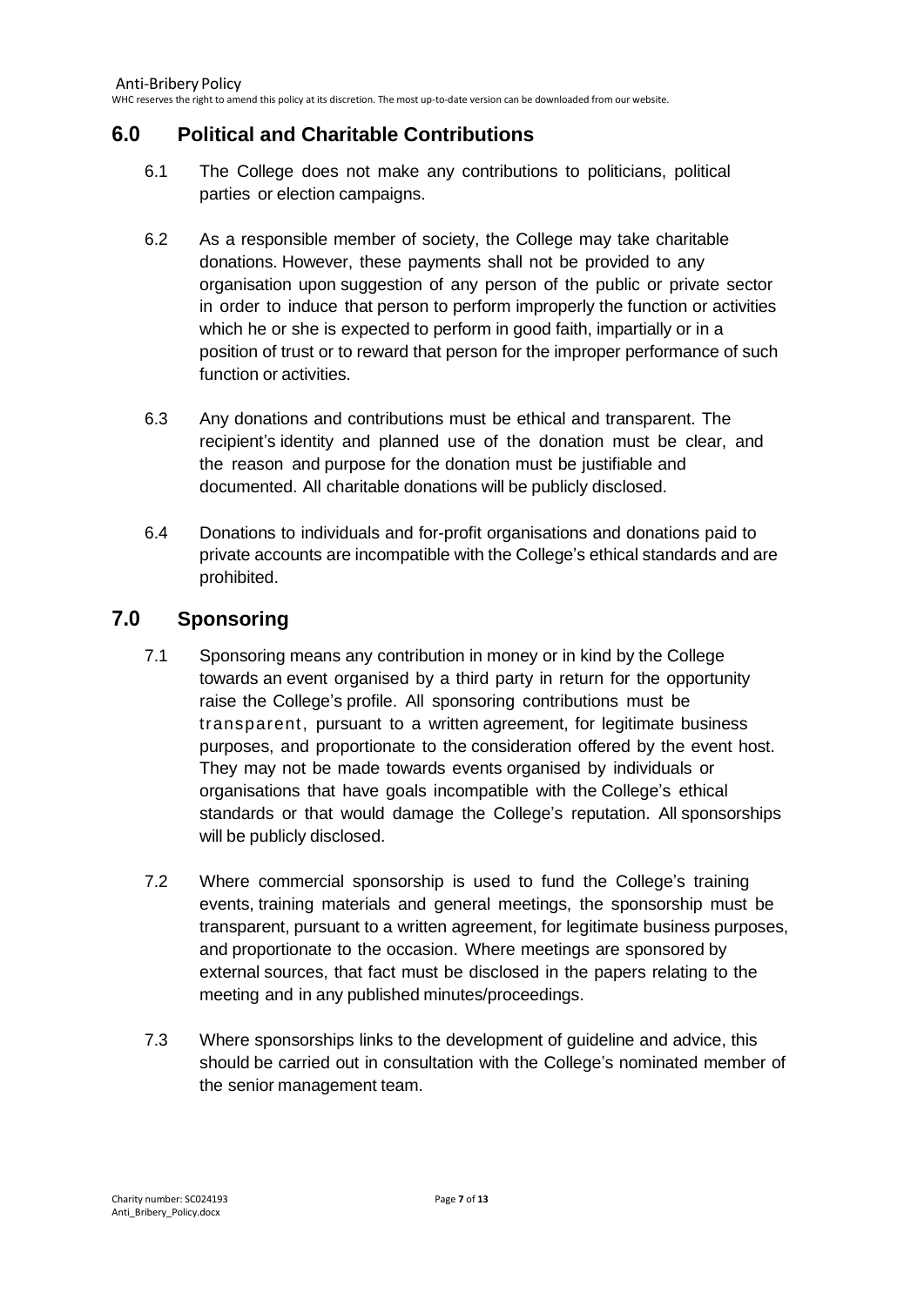# <span id="page-7-0"></span>**8.0 Raising Concerns**

- 8.1 Employees and associated persons are requested to remain vigilant in preventing, detecting and reporting bribery. Employees and associated persons are expected to report any concerns regarding any suspected bribery in accordance with the College's procedures outlined in the College Public Interest Disclosure Policy, which will be rigorously enforced, so that no individual will suffer any detrimental treatment as a result of reporting reasonably held suspicions. The Public Interest Disclosure Act 1998 came into force in July 1999 and gives statutory protection, within defined parameters, to staff who make disclosures about a range of subjects, including bribery and corruption, which they believe to be happening within the organisation employing them. Within this context, "reasonably held" means suspicions other than those which are raised maliciously and are subsequently found to be groundless.
- 8.2 Any unfounded or malicious allegations will be subject to a full investigation and appropriate disciplinary action.

# <span id="page-7-1"></span>**9.0 Roles and Responsibilities**

#### 9.1 **THE BOARD**

- 9.1.1 The Board has a duty to ensure that it provides a secure environment in which to work, and one where people are confident to raise concerns without worrying that it will reflect badly on them. This extends to ensuring that staff feel protected when carrying out their official duties and are not placed in a vulnerable position. If staff have concerns about any procedures or processes that they are asked to be involved in, the College has a duty to ensure that those concerns are listened to and addressed.
- 9.1.2 The Board and/or the Accounting officer will be liable to be called to account for failing to prevent bribery. The College therefore has a duty to ensure employees receive adequate training and support in order to carry out their responsibilities.

Therefore, the Principal and/or another nominated member of the senior management team will monitor and ensure compliance with this policy.

#### **9.2 EMPLOYEES**

9.2.1 For the purposes of this policy, "Employees" include the College's staff, Board of Directors, volunteers, temporary workers, consultants and contractors.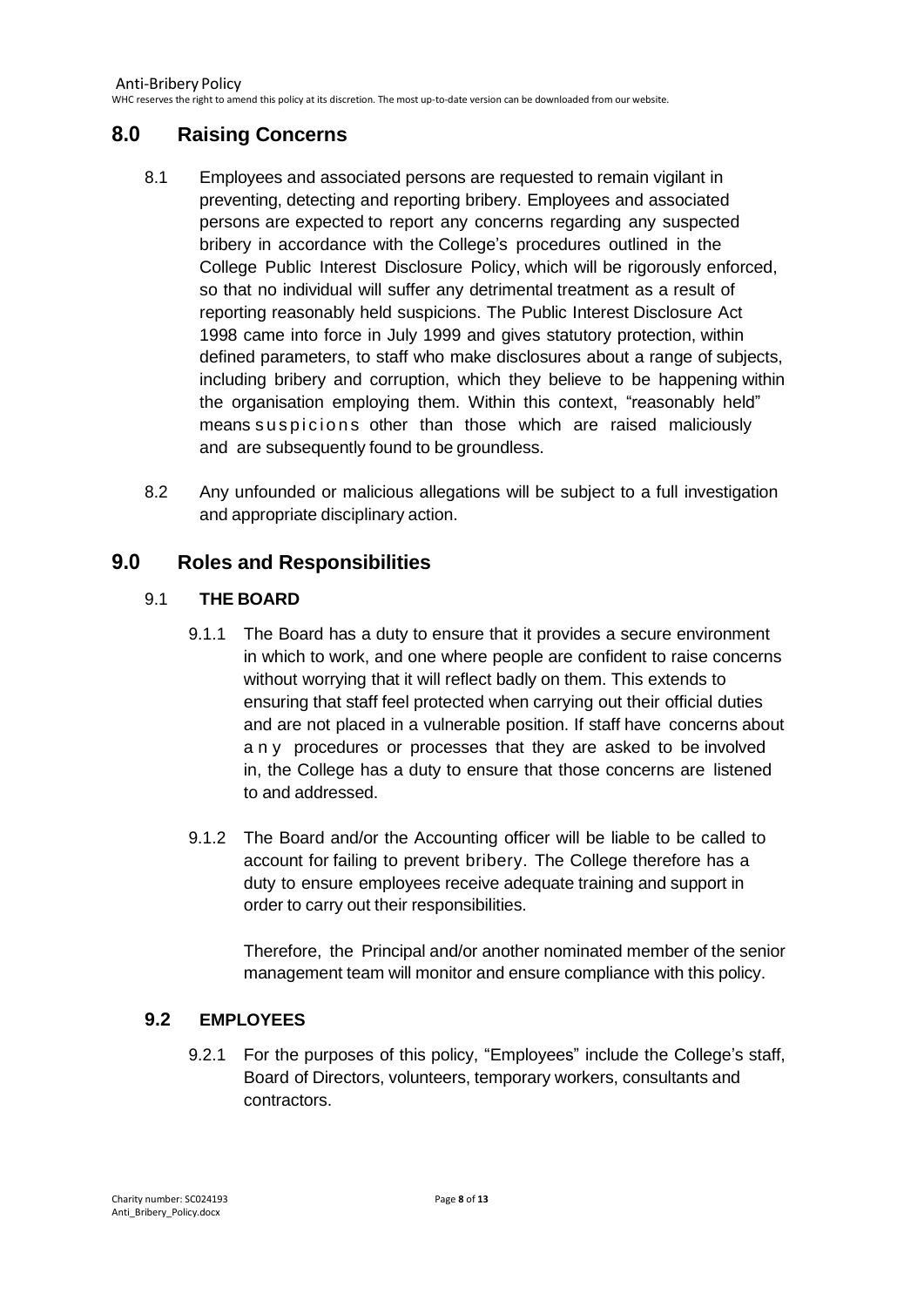WHC reserves the right to amend this policy at its discretion. The most up-to-date version can be downloaded from our website.

- 9.2.2 Directors and staff at all levels will lead by example in acting with utmost integrity and ensuring adherence to all relevant regulations, policies and procedures.
- 9.2.3 Employees must act in accordance with the College's Staff Codes of Conduct and Standing Orders which include guidance on the receipt of gifts or hospitality.
- 9.2.4 Employees who are involved in receiving offers of sponsorship, funding or gifts from outside agencies also should comply with their own professional codes of practice where applicable.

#### **9.3 MANAGERS**

- 9.3.1 Line managers at all levels have a responsibility to ensure that an adequate system of internal control exists within their areas of responsibility and that controls operate effectively. The responsibility for the prevention and detection of bribery therefore primarily rests with managers but requires the co-operation of all employees.
- 9.3.2 As part of that responsibility, line managers need to:
	- inform staff of the College's Code of Conduct and counter fraud and anti bribery policies as part of their induction process, paying particular attention to the need for accurate completion of personal records and forms.
	- ensure that all employees for whom they are accountable are made aware of the requirements of the policy.
	- ensure that adequate control measures are out in place to minimise the risks.

This must include clear roles and responsibilities, supervisory checks, staff rotation (particularly in key posts), separation of duties wherever possible so that control of a key function is not invested in one individual, and regular reviews, reconciliations and test checks to ensure that control measures continue to operate effectively.

- be aware of the College's anti bribery policy
- identify sensitive/at-risk posts
- ensure that controls are being complied with
- contribute to their line manager's assessment of the risks and controls within their area, which feeds into the College's overall statements of accountability and internal control.
- 9.3.3 All instances of actual or suspected bribery, which came to the attention of a manager, must be reported immediately. It is appreciated that some employees will initially raise concerns with their manager, however, in such cases managers must not attempt to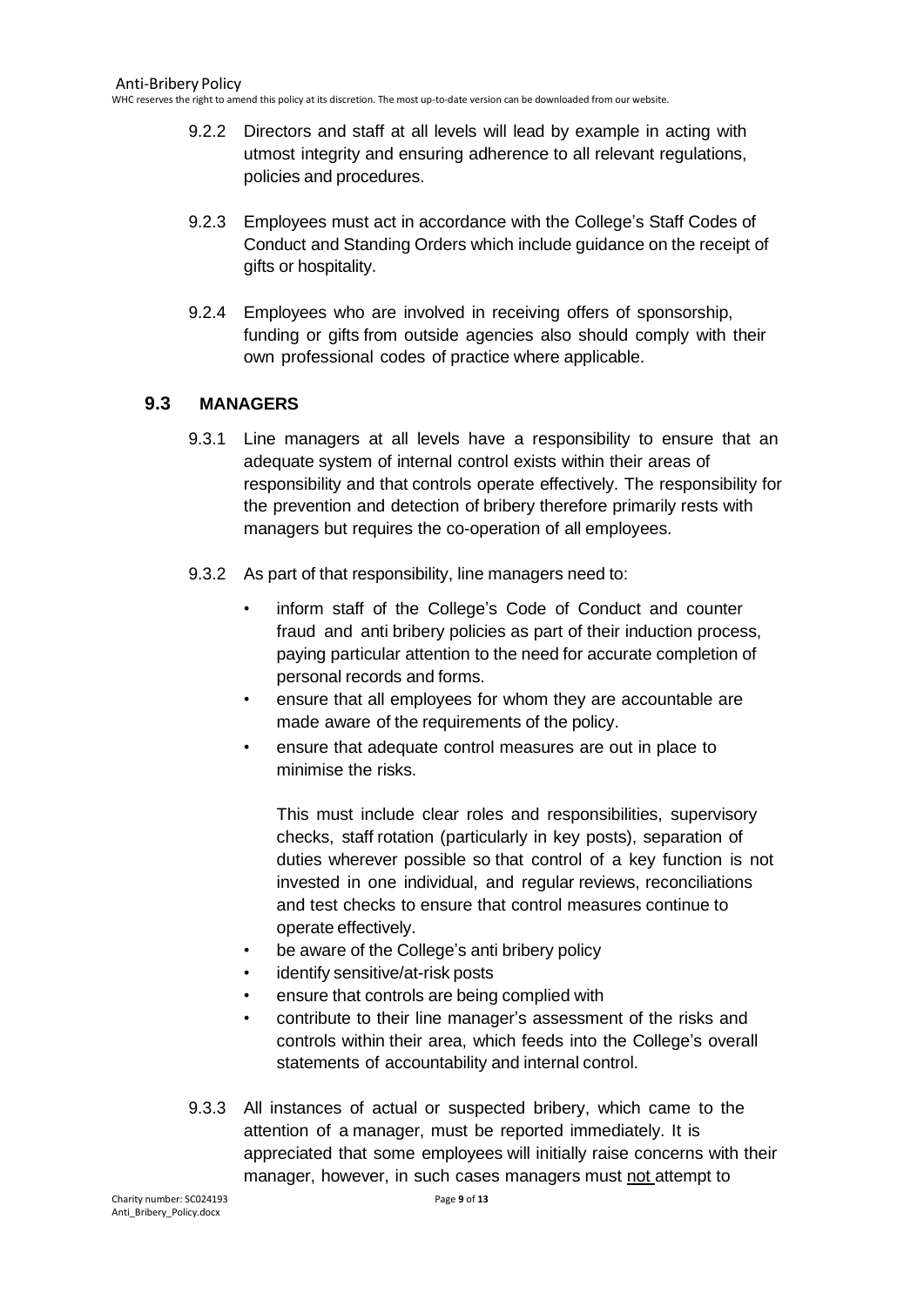investigate the allegation themselves, and they have the clear responsibility to refer the concerns in line with the College's Public Interest Disclosure Policy as soon as possible.

#### <span id="page-9-0"></span>**10.0 Information and Management Technology**

10.1 The Head of Information Security (or equivalent) will contact the Principal immediately in all cases where there is suspicion that the College's IT infrastructure is being used for the purposes of bribery. This includes inappropriate internet/intranet, e-mail, telephones, PDA's and any mobile communication device.

## <span id="page-9-1"></span>**11.0 Procurement**

11.1 Procurement practices will be conducted in a fair and transparent manner and not deal with contractors or suppliers known or reasonably suspected to be paying bribes. Before engaging contractors and suppliers, the College will undertake properly documented due diligence. The College will require contractors and suppliers to comply with its Anti-Bribery Policy as a minimum standard. Agreements with contractors and suppliers shall, at all times, provide for the necessary contractual mechanisms to enforce compliance with the anti-bribery arrangements. The College will monitor performance and, in case of non- compliance, require the correction of deficiencies, apply sanctions, or eventually terminate the agreement.

# <span id="page-9-2"></span>**12.0 External Communications**

12.1 Individuals (be they employees, temporary workers, volunteers, consultants, contractors or suppliers) must not communicate directly with any member of the press, media or any other third party about a suspected act of bribery, but should address any such concerns in accordance with the College's Public Interest Disclosure Policy.

## <span id="page-9-3"></span>**13.0 Training**

13.1 The College will provide any anti bribery training to all relevant employees to make them aware of our Anti Bribery Policy and guidelines, in particular of possible types of bribery, the risks of engaging in bribery activity, and how employees may report suspicion of bribery.

## <span id="page-9-4"></span>**14.1 Related Policies**

- Board Code of Conduct
- **•** Financial Regulations (including Fraud Policy)
- Procurement policies and procedures
- **Public Interest Disclosure Policy**
- Disciplinary Policy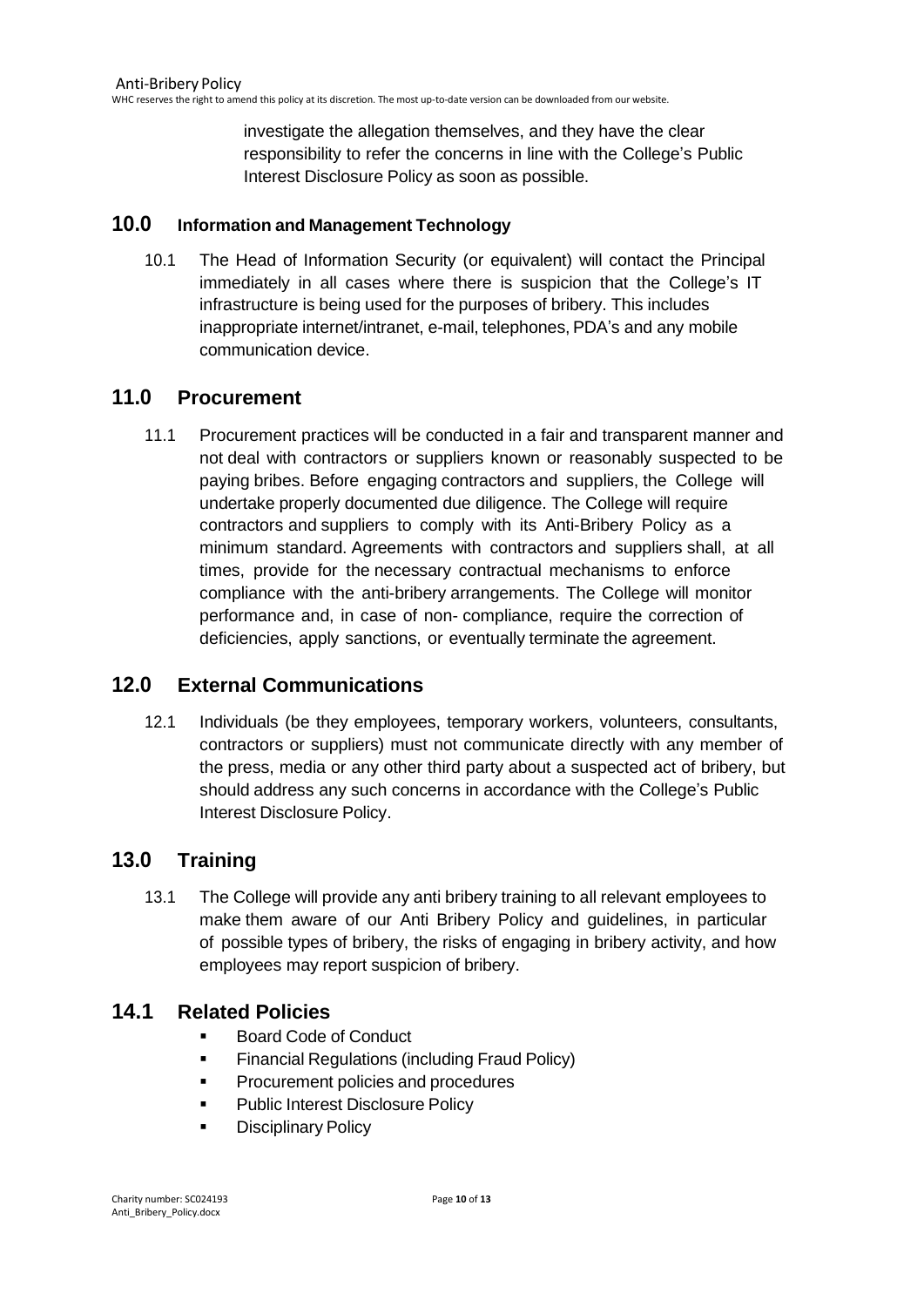Anti-Bribery Policy WHC reserves the right to amend this policy at its discretion. The most up-to-date version can be downloaded from our website.

#### <span id="page-10-0"></span>**15.0 Review**

15.1 The policy will be reviewed every three years unless changes require this to be done earlier.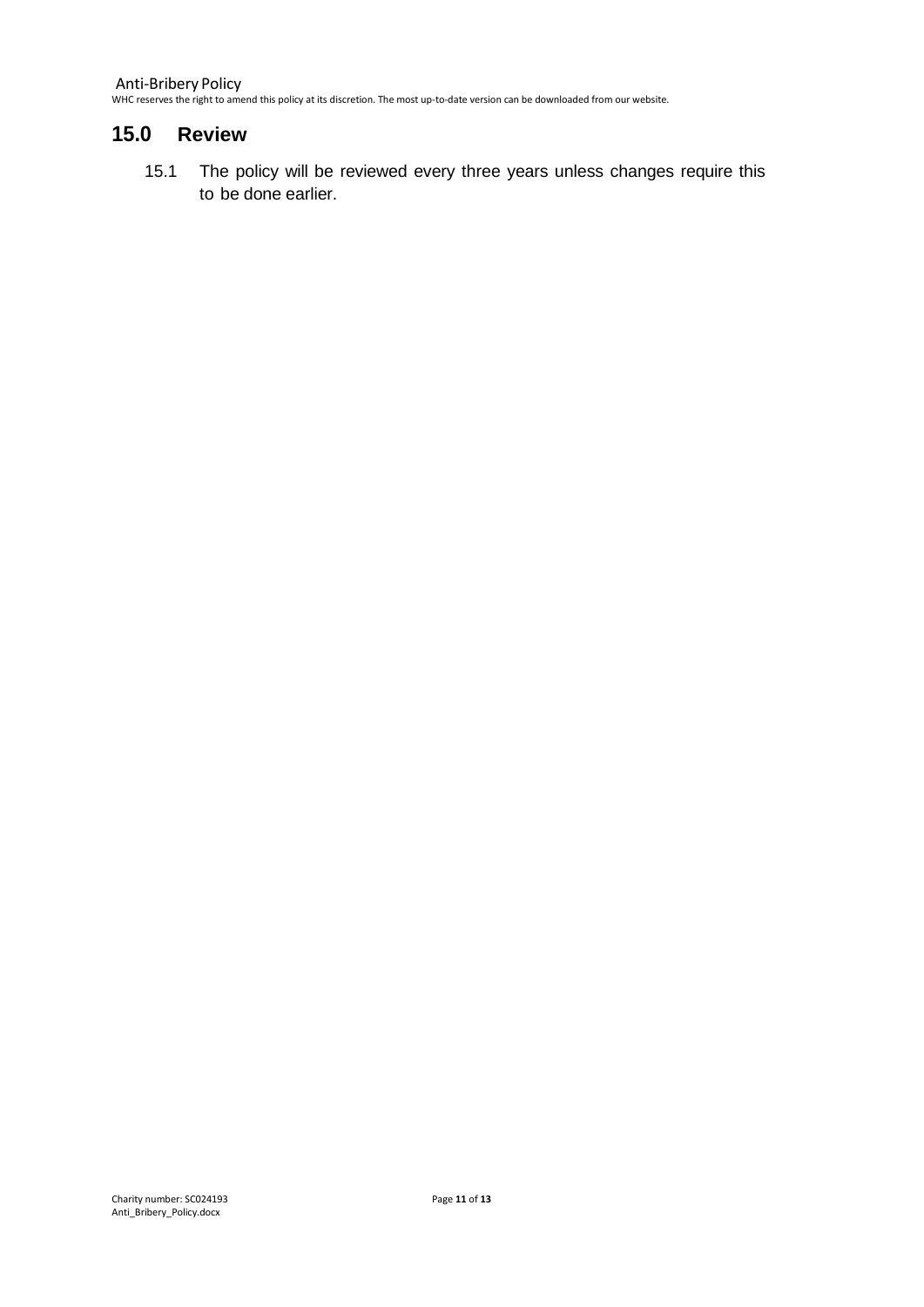# <span id="page-11-0"></span>**Apendix A**

# **Offences under the Bribery Act 2010**

The following business practices constitute criminal offences under the Bribery Act 2010 and are therefore prohibited:

#### **Offences of bribing another person**

*Case 1* is where a College employee offers, promises or gives a financial or other advantage to another person *and* intends the advantage (i) to induce that or another person to perform improperly a relevant function or activity, or (ii) to reward that or another person for the improper performance of such a function or activity.

*Case 2* is where a College employee offers, promises or gives a financial or other advantage to another person *and* knows or believes that the acceptance of the advantage would itself constitute the improper performance of a relevant function or activity by that person.

The bribery must relate to (i) a function of a public nature, (ii) an activity connected with a business, (iii) an activity performed n the course of a person's employment, or (iv) an activity performed on behalf of a body of persons (whether corporate or incorporate). The person performing the function or activity must be expected to perform it in good faith, impartially or in a position of trust. It does not matter whether the function or activity is performed inside or outside the UK, whether the other person(s) involved is/are in the public or private sector and whether the advantage is offered, promised or given directly by the College employee or through a third party, e.g. an agent or other intermediary.

#### **Offences relating to being bribed**

*Case3* is where a College employee requests, agrees to receive or accepts a financial or other advantage intending that, in consequence, a relevant function or activity should be performed improperly (whether by him-/herself or another person).

*Case 4* is where a College employee requests, agrees to receive or accepts a financial or other advantage, *and* the request, agreement or acceptance itself constitutes the improper performance by him-/herself of a relevant function or activity.

*Case 5* is where a College employee requests, agrees to receive or accepts a financial or other advantage as a reward for the improper performance (whether by him-/herself or another person) of a relevant function or activity.

*Case 6* is where, in anticipation of or in consequence of a College employee requesting, agreeing to receiving or accepting a financial or other advantage, a relevant function or activity is performed improperly (i) by that of a College employee, or (ii) by another person at his/her request or with his/her assent acquiescence.